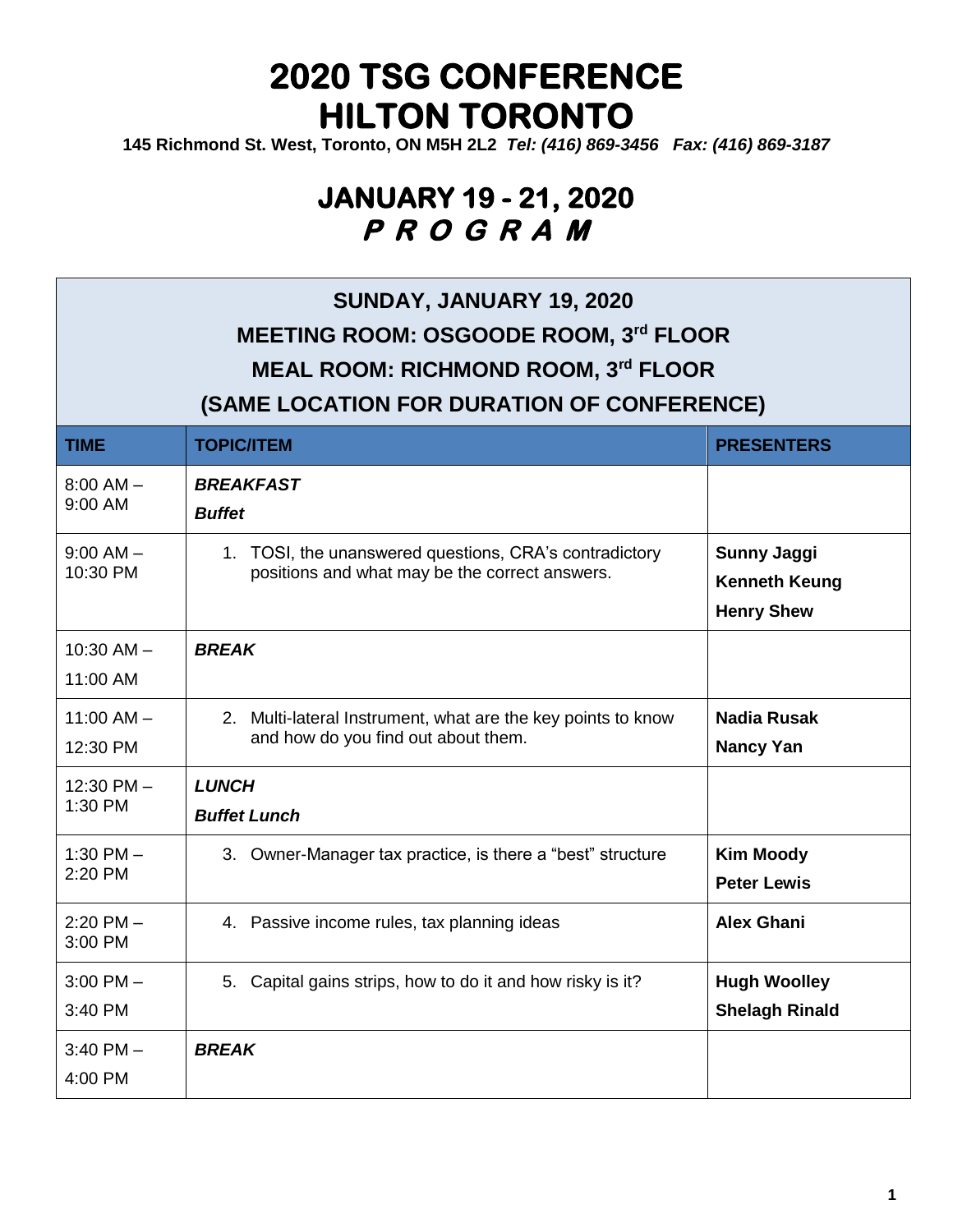**145 Richmond St. West, Toronto, ON M5H 2L2** *[Tel: \(416\)](tel:(416)) 869-3456 Fax: (416) 869-3187*

| 4:00 PM $-$<br>5:00 PM   | 6. Taxation at death, 10 special rules you need to know                                                                        | <b>Grace Chow</b><br><b>Matthew Cho</b> |
|--------------------------|--------------------------------------------------------------------------------------------------------------------------------|-----------------------------------------|
| $5:00$ PM $-$<br>5:20 PM | <b>Open Session</b>                                                                                                            |                                         |
| 7:30 PM                  | <b>DINNER</b><br><b>Biffs Bistro</b><br>4 Front St E, Toronto, ON M5E 1G4<br>Website: biffsbistro.com<br>Phone: (416) 860-0086 |                                         |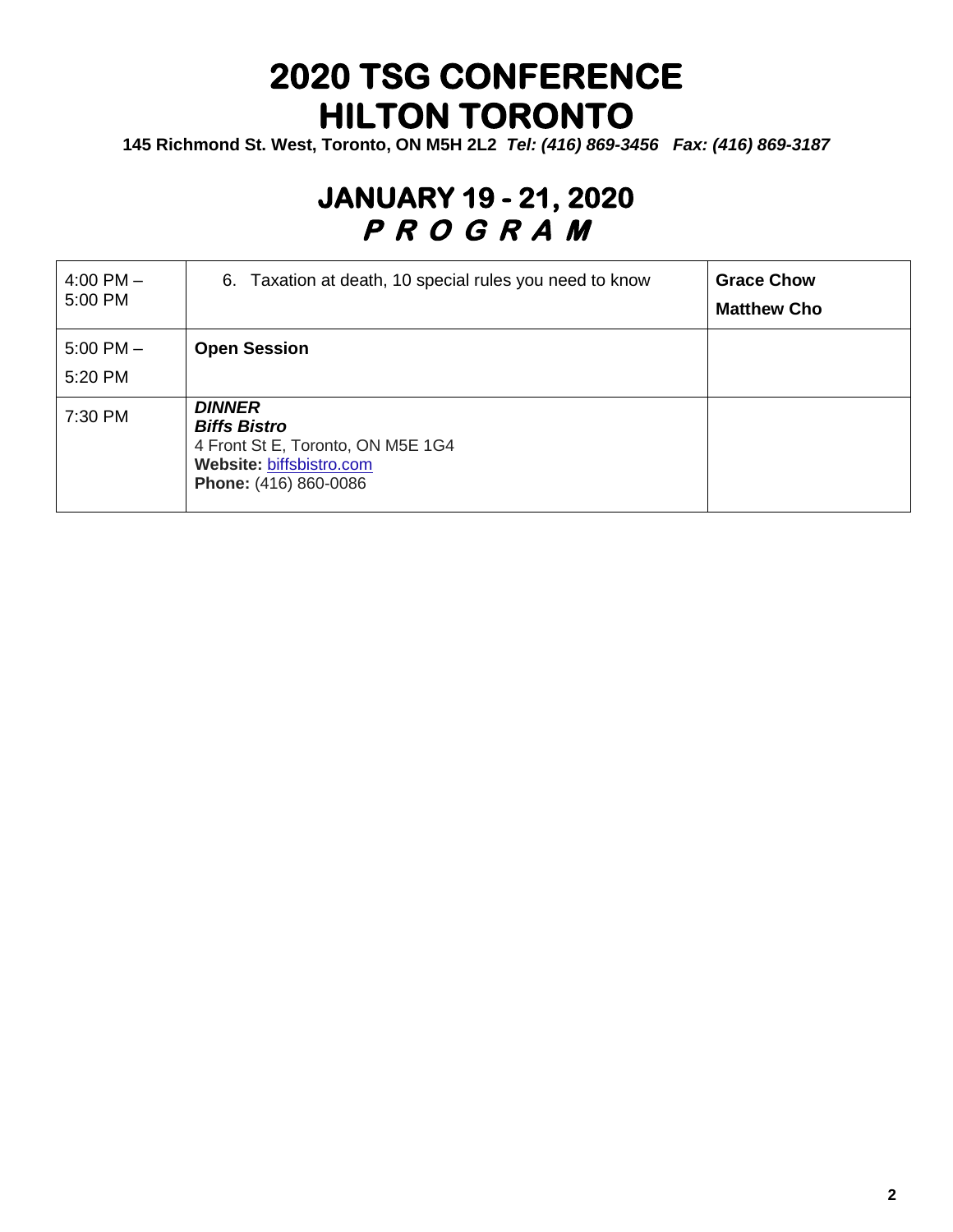**145 Richmond St. West, Toronto, ON M5H 2L2** *[Tel: \(416\)](tel:(416)) 869-3456 Fax: (416) 869-3187*

| <b>MONDAY, JANUARY 20, 2020</b> |                                                                                                                                                                                                         |                                                                                              |
|---------------------------------|---------------------------------------------------------------------------------------------------------------------------------------------------------------------------------------------------------|----------------------------------------------------------------------------------------------|
| <b>TIME</b>                     | <b>TOPIC/ITEM</b>                                                                                                                                                                                       | <b>PRESENTERS</b>                                                                            |
| $8:00$ AM $-$<br>9:00 AM        | <b>BREAKFAST</b><br><b>Buffet</b>                                                                                                                                                                       |                                                                                              |
| $9:00$ AM $-$<br>10:40 AM       | 7. GAAR Cases, what are the trends where taxpayers win and<br>lose on bona-fide non-tax purpose and no misuse or abuse.                                                                                 | <b>Jonathan Richler</b><br>lan Pryor<br><b>Nancy Thandi</b><br><b>Michael Cadesky</b>        |
| $10:40$ AM $-$<br>11:00 AM      | <b>BREAK</b>                                                                                                                                                                                            |                                                                                              |
| $11:00$ AM $-$<br>11:40 AM      | 8. The hole in subsection 15(1), how big is it, and is it filled by<br>paragraph 15(1.4)(c)? If so how? What about subsection<br>56(2)? Can you tax a non-resident (subsections 15(7) and<br>$214(3)$ ? | <b>Manu Kakkar</b><br><b>Kenneth Keung</b>                                                   |
| $11:40$ AM $-$<br>12:30 PM      | 9. Family Law, do trusts provide protection. If not, what does?                                                                                                                                         | <b>Nathalie Boutet</b><br><b>Sebastian Desmarais</b>                                         |
| $12:30$ PM $-$<br>1:30 PM       | <b>LUNCH</b>                                                                                                                                                                                            |                                                                                              |
| 1:30 PM $-$<br>2:30 PM          | 10. Cases of Interest in 2019, a fast paced review                                                                                                                                                      | <b>David Sherman</b>                                                                         |
| $2:30$ PM $-$<br>3:40 PM        | 11. U.S. tax changes from 2017 have changed how Canadians<br>approach U.S. structures, a panel discussion about how and<br>why.                                                                         | <b>Galia Antebi</b><br><b>Cassandra Lopes</b><br><b>Peter Weissman</b><br><b>Marco Jotic</b> |
| $3:40$ PM $-$<br>4:00 PM        | <b>BREAK</b>                                                                                                                                                                                            |                                                                                              |